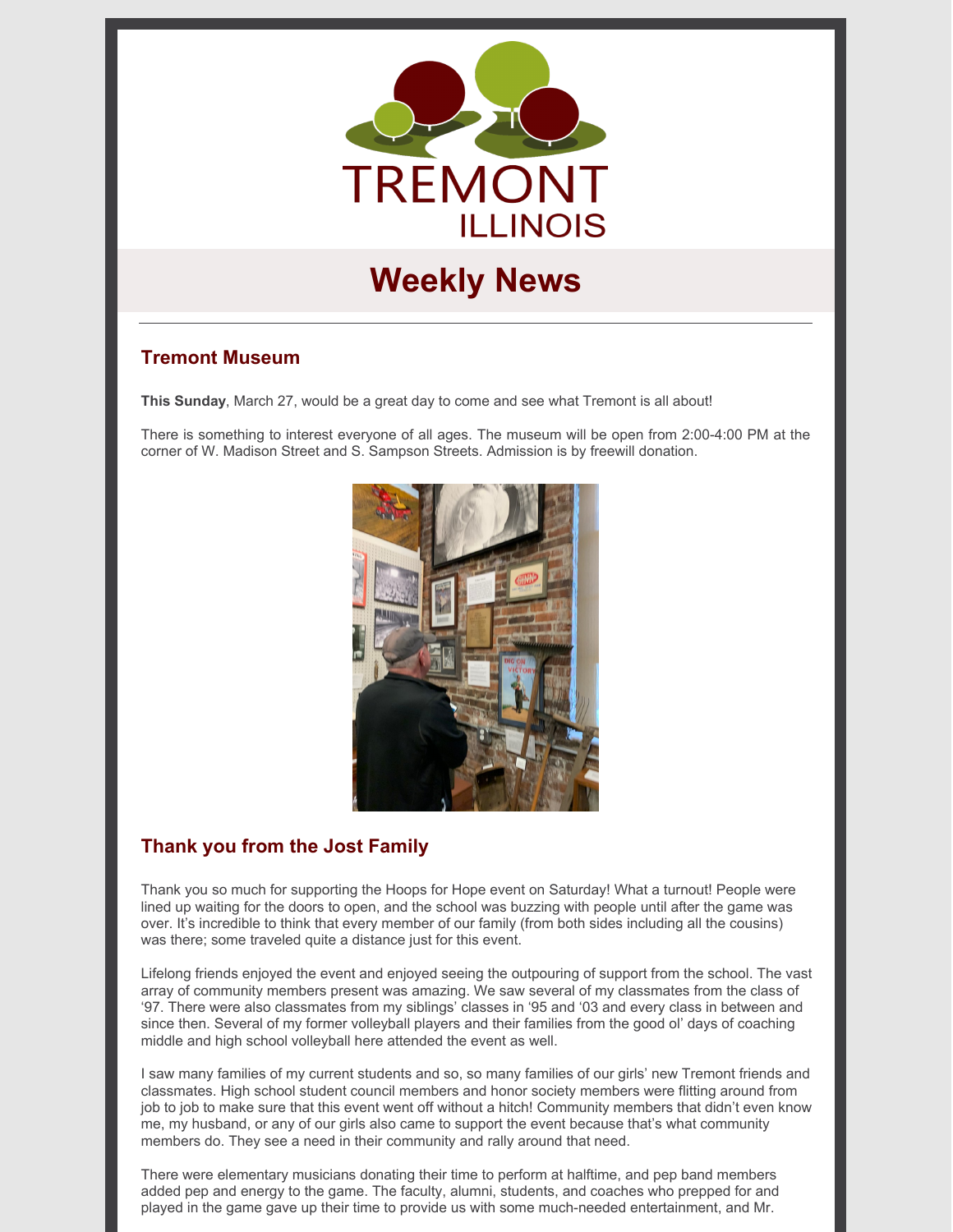Barrow donated his time to MC the evening! We are still having a hard time fathoming the amount of money raised for our family.

The amount of time and items donated for this cause was truly remarkable: food, cakes, basket raffles, silent auction items, and TIME! The amount of time that Mrs. Wicks, Mrs. Keech, and their students put into this event is what helped make it such a success! I'm sure there were countless others who all had a part in this event; thank you for doing your part.

A cancer diagnosis can be so, so scary. But, being a part of this community throughout this journey and diagnosis has been the biggest blessing in all of this. We are all so very thankful to be a part of this community once again. Savannah is a very strong young lady, but having the entire town rooting her on every step of the way has made these last ten weeks go by quickly.

Thank you! Thank you for attending the event. Thank you for eating a pulled pork sandwich! Thank you for buying tickets for 50/50, carnival games, or raffle items. Thank you for all the bids on the silent auction items. Thank you for all of the monetary donations. From me, my husband, and the three Jost girls: Thank you so very much for your love and support! Savannah may have been the MVP of the basketball game, but all of you are the MVPs of showing true community support to those in need!

Love,

Nick, Stacie, Savannah, Avery, and Mackenzie Jost





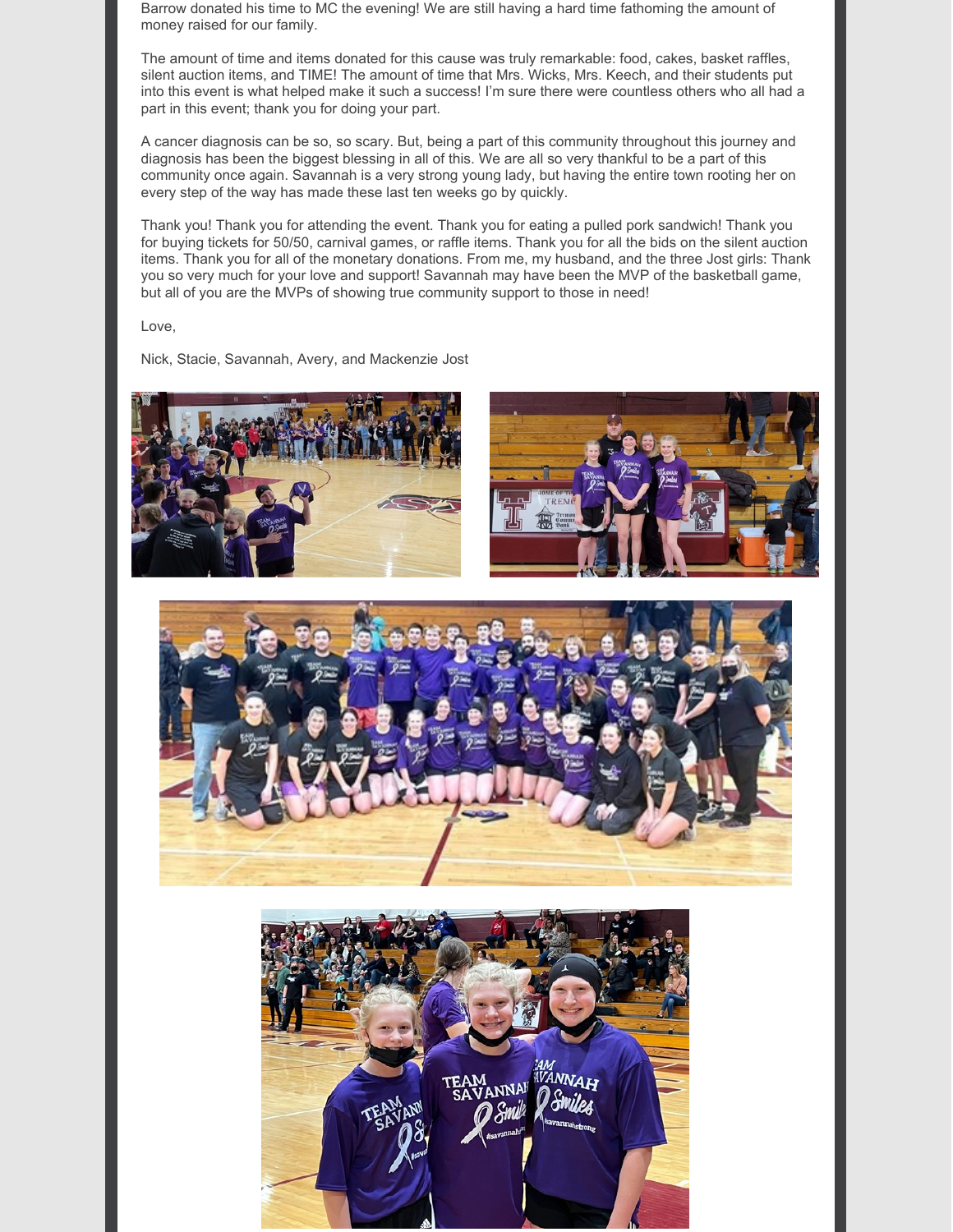# **Did you know...?**

#### **The Road to Lilly's Demise**

Today, Lilly, Illinois, is a small gathering of homes off State Route 9, just west of Mackinaw. But once, it was a flourishing little community.

What happened? When recently visiting with an old plat map in hand, we discovered that the streets are not even named as they originally were. Today William and Broadway Streets are called Killion and Winkler, and the two north-south streets, Lindsey and Hay, are roughly Killion and Lilly. Gone are the post office, stores, the grain elevators, the stockyard, the bandstand, blacksmith shops and the railroads.

William Lilly, who first settled in the area, built his home, which also served as an inn. The inn was popular with those traveling along the Peoria Road (now the Old Peoria Road), linking Bloomington, Danvers, Mackinawtown, and what is now Peoria. He accumulated one of the largest tracts of land in the township and farmed the land.

We know that part of the town's history included a terrible cholera epidemic. In fact, the Western Whig, July 28, 1849 reported that William was "severely afflicted in the loss by cholera, of his wife and son, Joseph. Others of the family have been sick, but they are recovering."

The Western Whig of August 1, 1849 further reports that two doctors who attended the sick at the Lilly home and inn also died of cholera. In addition, two of the inn's guests were taken by the bacterial disease and were buried in the Lilly Cemetery.

The railroad quit stopping at Lilly at some point, a huge blow to the town, which led to the end of the depots, the grain elevators, and likely some businesses. And, at some point, several stores burned in a fire.

It is unknown just when the town officially ended, or why the streets were renamed. The history is proving difficult, if not impossible, to locate.

The popular Lilly Orchards were bulldozed in the late 1940s, and in the final blow, William Lilly's historic inn went up in flames due to an electrical fire in May of 2014.

~Tremont Historical Society

# **TBA Disbursement Meeting**

The Tremont Betterment Association will be having their disbursement meeting on March 24th. If you are a local organization wishing to request money from the TBA, fill out the disbursement form and submit it no later than March 23rd. The form can be found on the Tremont website here:

<https://www.tremontil.com/tremont-betterment-association.html>

#### **Quilters Needed**

Come help quilt on our next Quilt of Valor which will be presented to a Tremont Veteran.

**Where**: Tremont Community Center **When**: March 22-24 Come and go from 9AM to 2PM.

Lunch is provided and no previous experience is needed.

If you have questions, call Joyce Ropp at 309-925-5059.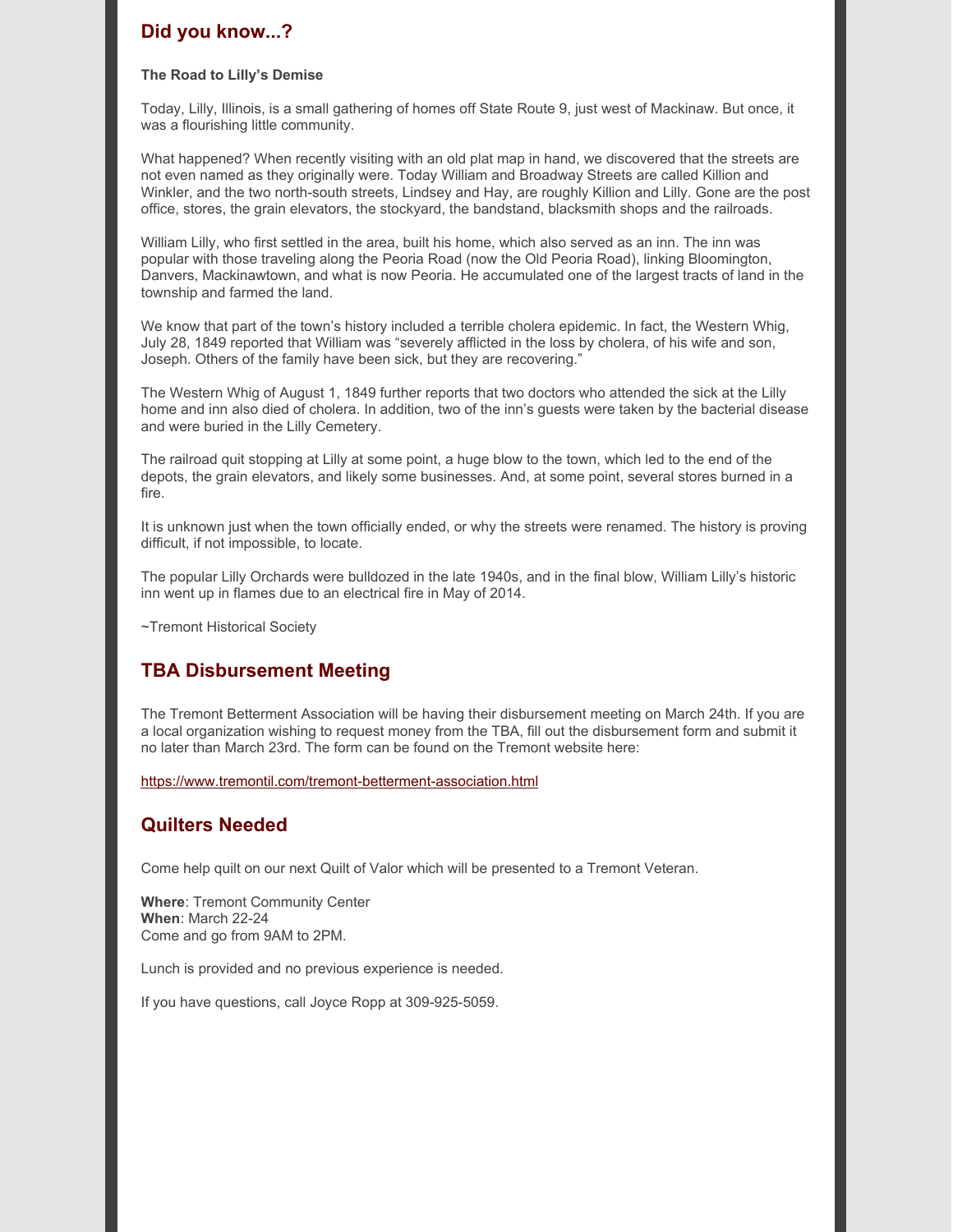

# **Tazewell County Broadband Initiative Survey**

The Tazewell Broadband Planning Committee is promoting an important survey. Together, they are working to stimulate Tazewell County's economy through strategic broadband investments, mapping, and planning.

Answers to this survey will help identify areas where broadband Internet access is unreliable or unavailable and what the people of Tazewell County need broadband to do for them on a daily basis.

These results will help our committee and County leaders determine the areas that need additional support in providing citizens with the broadband capacity needed to grow our economy, both locally and statewide.

The survey will take about 5-10 minutes to complete. You can access the survey [atconnecttazewell.com](http://connecttazewell.com/)

# **Tremont District Library**

**Coming up soon: Evening Story Hour** Monday, March 28th: 6:00-6:45pm

Story Hour is an early literacy group perfect for preschool aged patrons. Under the direction of Miss

Maddie, kids read stories, sing songs and rhymes, do activities, and practice their developing socialization skills!

These sessions are just like our Story Hour sessions on Thursdays, but in the evening! Themes will be different than our Thursday sessions, so no matter if you attend daytime Story Hour regularly or not, there will be something new for you to enjoy. No registration required, wiggles are welcome

#### **Hogwarts' Half-Bloods (YA Book Club)**

Ages 12-19 are invited to join us to discuss a monthly book (or two) pick and enjoy a drink from Eli's. Copies of each month's book are available at the library for anyone interested! If you'd like to keep up to date with Hogwarts' Half-Bloods, email Lizzi at [lizzi@tremontlibrary.com](mailto:lizzi@tremontlibrary.com) to be added to our Remind group.

Upcoming reads:

- April 19th "Happily Ever After", "The Heir", & "The Crown" by Kiera Cass
- May 17th "The Maze Runner" & "The Scorch Trials" by James Dashner

#### **Make-it Monday**

3:30 - 4:30 PM

Miss Nicole loves to learn about the world around her and create cool things, and that's what Make-It Monday is all about! Join her once a month to make a cool S.T.E.A.M. related project! Upcoming topics:

- April: Thermochromic Slime
- May: Levers, Pulleys, Catapults Oh My!

**Baby and Me** Wednesdays, 10:30 AM

New and experienced parents are invited to join Miss Nicole on Wednesday mornings for a parent/baby support group. Meet other parents in the area, make friends, enjoy new toys, lots of books, and a must: free coffee.

The focus of this group is parents and young children ages 0-3, but other siblings are always welcome! No registration required, drop in whenever works best for you.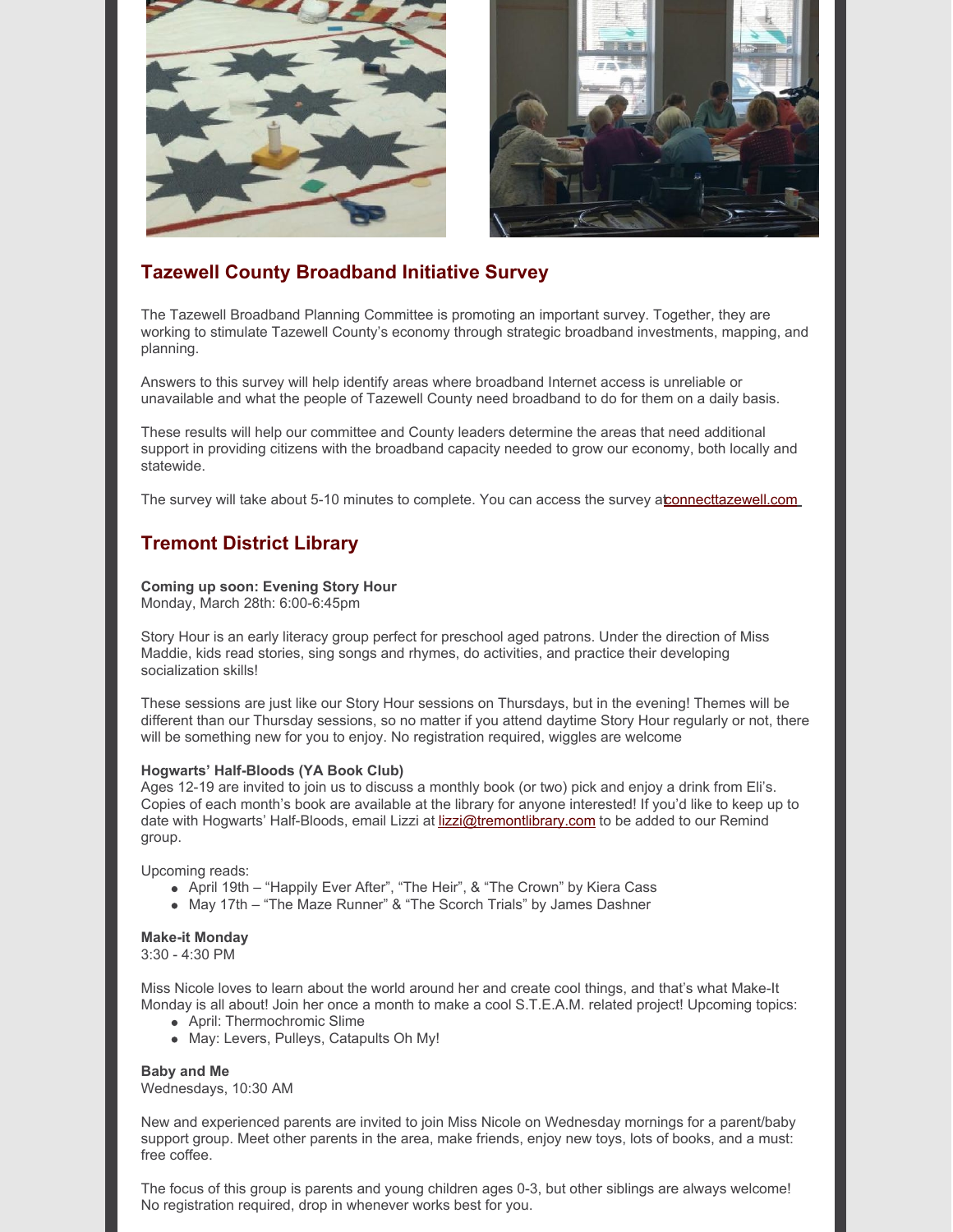# **Story Hour**

Thursdays: March 24th

This spring we'll be hosting Story Hour in the meeting room on the second and fourth Thursdays of each month. No registration is required, so join us whichever days you'd like!

Any questions? Call 925-5432, or email Miss Lizzi at [tremontlibrary.childrens@gmail.com](mailto:tremontlibrary.childrens@gmail.com)

#### **Birdhouses**

We have so many beautiful birdhouses decorating the library! Winners will be announced today. Pick up your birdhouses April 1st

# **Kindergarten Screening**

Kindergarten screening for the 2022-2023 school year will be held Wednesday, April 20, through Friday, April 22, at the Tremont Community Center. You may sign up for an appointment by clicking this link:

<https://www.signupgenius.com/go/10C0D4EA5A628A7FFC52-20222023>

Students who attend the Turk Center can choose to either schedule an appointment through this link or choose to be screened while they are at the Turk Center. Please let Jennifer Hendrickson know which option you decide.



# **Community Shred Day**

Tremont First National Bank will be hosting a community shred day at their Tremont office on Saturday, May 7 from 9AM - noon.

For more information, click [here.](https://www.tremontil.com/Tremont-news/2022/Shred_Day.pdf)

### **Monday**

BB @ Princeville - 4:30PM

SB home vs Havana - 4:30PM

# **Wednesday**

JV BB home vs East Peoria - 4:30PM

# **Thursday**

JV BB home vs Washington - 4:30PM

# **Friday**

BB @ IVC - 4:30PM